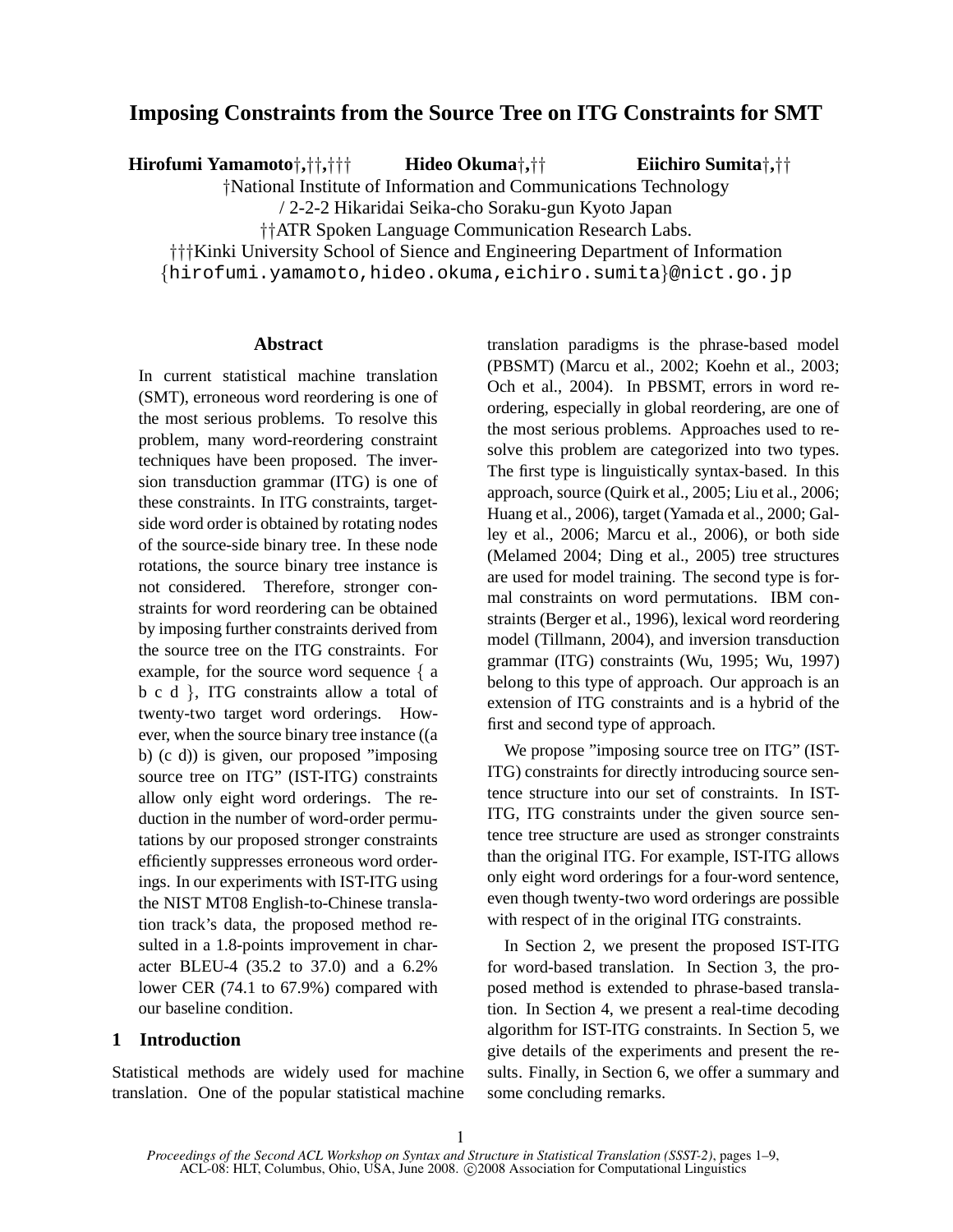## **2 Imposing the Source Tree on ITG Constraints**

First, we introduce three previous studies on word reordering constraints: IBM constraints; lexical reordering model; and ITG constraints. Here, we consider one-to-one word-aligned source and target language sentence pairs as the simplest cases.

## **2.1 IBM constraints**

In this constraint, a distortion penalty is given in accordance with the gap between the previously and the currently translated words, which is represented as the following equation.

$$
p_D = exp(-\sum_i d_i)
$$
 (1)

where  $d_i$  for each i is defined as:

$$
d_i = abs(position(e_{i-1}) + 1 - position(e_i))
$$
 (2)

where  $e_i$  represents the translated word from the *i*th source word  $f_i$ ,  $position(w)$  represents the position of the word w. Sometimes, a limit is set for  $d_i$ for similar language pairs such as French and English. However, for dissimilar language pairs, such as Japanese and English or Chinese and English, limiting  $d_i$  is not beneficial.

### **2.2 Lexical Reordering Model**

In the lexical reordering model, reordering probabilities are assigned to each word pair  $\{f_i, e_i\}$ . Reordering positions are categorized into three types, monotone, swap, and discontinuous. The probability is assigned to left and right sides as  $p_s(t|f_i, e_i)$ , where, s is left (l) or right (r), t is monotone (m), swap (s), or discontinuous (d). Therefore, a total of six probabilities are assigned to each word pair. For the source word sub-sequence  $f_{i-1}, f_i$ , probabilities of target sub-sequences are calculated as follows:

•  $p(e_{i-1}, e_i) = p_r(m|f_{i-1}, e_{i-1}) p_l(m|f_i, e_i)$ 

• 
$$
p(e_i, e_{i-1}) = p_r(s|f_{i-1}, e_{i-1})p_l(s|f_i, e_i)
$$

•  $p(otherwise) = p_r(d|f_{i-1}, e_{i-1})p_l(d|f_i, e_i)$ 

## **2.3 ITG Constraints**

In one-to-one word-alignment, the source word  $f_i$  is translated into the target word  $e_i$ . The source sentence  $[f_1, f_2, ..., f_N]$  is translated into a reordered sequence of word  $[e_1, e_2, ..., e_N]$ . The number of reorderings is  $N!$ . When ITG is introduced, this combination N! can be reduced in accordance with the following constraints.

- All possible binary tree structures are generated from the source word sequence.
- The target sentence is obtained by rotating any node of the binary trees.

When  $N = 4$ , the ITG constraints can reduce the number of combinations from  $4! =$ 24 to 22 by rejecting combinations  $[e_3, e_1, e_4, e_2]$ and  $[e_2, e_4, e_1, e_3]$ . For a 4-word sentence, the search space is reduced to  $92\%(22/24)$ , but for 10-word sentence, the search space is only 6%(206,098/3,628,800) of the original full space.

### **2.4 Imposing Source Tree Constraints**

In ITG constraints, the source-side binary tree instance is not considered. Therefore, if the source sentence binary tree is utilized, stronger constraints than the original ITG can be created. By parsing the source sentence, a parse tree is obtained. After parsing, a bracketed sentence is obtained by removing the node labels, and this bracketed sentence can be converted to a binary tree. For example, the parse tree, (S1 (S (NP (DT This)) (VP  $(AUX$  is) (NP  $(DT \ a) (NN \ pen))))$ , is obtained from the source sentence "This is a pen". By removing the node labels, a bracketed sentence  $((This) ((is) ((a) (pen)))$  is obtained. Such a bracketed sentence (equivalent to a binary tree) can be used to produce constraints. If IST-ITG is applied, the number of word orderings in  $N = 4$  is reduced to 8, down from 22 with ITG. For example, for the source-side bracketed tree  $((f_1 f_2)(f_3 f_4))$ , eight target sequences  $[e_1, e_2, e_3, e_4]$ ,  $[e_2, e_1, e_3, e_4]$ ,  $[e_1, e_2, e_4, e_3], \quad [e_2, e_1, e_4, e_3], \quad [e_3, e_4, e_1, e_2],$  $[e_3, e_4, e_2, e_1], [e_4, e_3, e_1, e_2], \text{ and } [e_4, e_3, e_2, e_1]$ are accepted. For the source-side bracketed tree  $(((f_1 \ f_2)f_3)f_4)$ , eight sequences  $[e_1, e_2, e_3, e_4]$ ,  $[e_2, e_1, e_3, e_4], \quad [e_3, e_1, e_2, e_4], \quad [e_3, e_1, e_2, e_4],$  $[e_4, e_1, e_2, e_3], [e_4, e_2, e_1, e_3], [e_4, e_3, e_1, e_2],$  and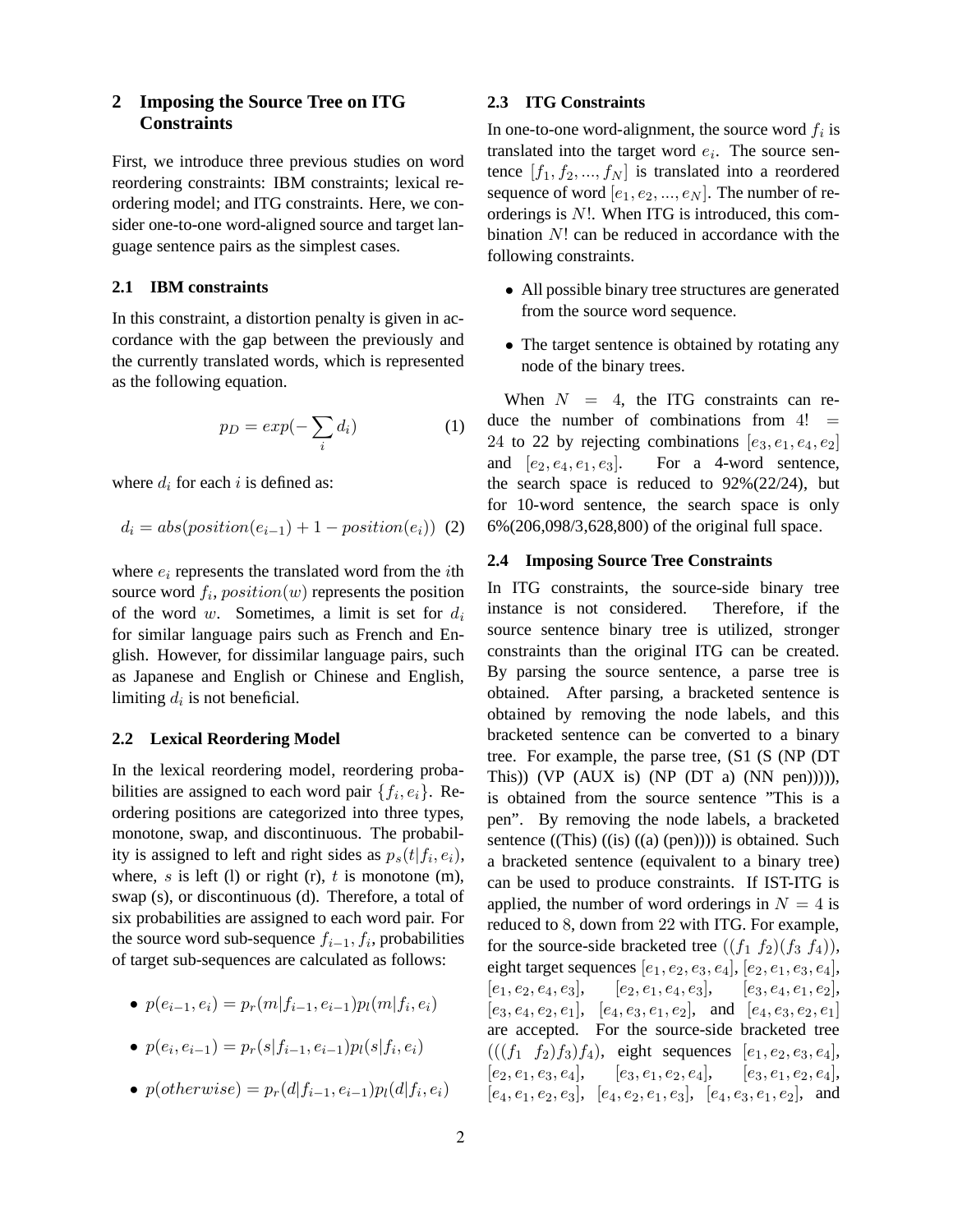$[e_4, e_3, e_2, e_1]$  are accepted. Generally, the number of word orderings is reduced to  $2^{N-1}$ . Table 1 shows the number of word orderings in a target word sequence for each N with ITG, IST-ITG, and no constraints.

Table 1: Number of word orderings in each type of constraint

| N  | <b>IST-ITG</b> | <b>ITG</b> | No Constraint |
|----|----------------|------------|---------------|
| 1  |                |            |               |
| 2  | 2              | 2          | 2             |
| 3  | 4              | 6          | 6             |
| 4  | 8              | 22         | 24            |
| 5  | 16             | 90         | 120           |
| 6  | 32             | 394        | 720           |
| 7  | 64             | 1806       | 5040          |
| 8  | 128            | 8558       | 40320         |
| 9  | 256            | 41586      | 362880        |
| 10 | 512            | 206098     | 3628800       |
| 15 | 16384          | 745387038  | 1307674368000 |

### **2.5 Extension to Non-binary Tree**

In the above subsection, a source binary tree was assumed in order to perform IST-ITG. However, parsing results sometimes are not binary trees. In this case, some tree nodes have more than two branches. For a non-binary node, any reordering of branches is allowed. In a non-binary tree  $(f_1(f_2 f_3 f_4))$ , twelve target-side sequences  $[e_1, e_2, e_3, e_4]$ ,  $[e_1, e_2, e_4, e_3]$ ,  $[e_1, e_3, e_2, e_4], \quad [e_1, e_3, e_4, e_2], \quad [e_1, e_4, e_2, e_3],$  $[e_1, e_4, e_3, e_2], \quad [e_2, e_3, e_4, e_1], \quad [e_2, e_4, e_3, e_1],$  $[e_3, e_2, e_4, e_1], [e_3, e_4, e_2, e_1], [e_4, e_2, e_3, e_1],$  and  $[e_4, e_3, e_2, e_1]$  are allowed. For nodes that have more than three branches, the original ITG constraints are locally applied. Therefore, for a non-binary tree  $(f_1(f_2 f_3 f_4 f_5))$ ,  $22 \times 2 = 44$  word orderings are allowed in the target-side and represented by the following formula.

$$
\prod_{i=1}^{n} (S_{Bi})
$$
 (3)

where  $S_k$  represents the number of combinations from the original ITG constraints for  $N = k$  and  $Bi$ represents the number of branches at the ith node.

## **3 IST-ITG in Phrase-based SMT**

In the above section, we described each constraint in the case of a one-to-one word-alignment. In this section, we consider phrase-based models. When a phrase-based model is used, each constraint must be extended. For IBM constraints, equation (2) is rewritten using phrase  $Pe_n$  instead of word  $e_n$  as follows:

$$
d_i = abs(last\_position(Pe_{i-1}) + 1
$$

$$
-first\_position(Pe_i))
$$
(4)

where  $last\_position(P_{e_n})$  represents the position of the last word in nth phrase, and  $first\_position(P_{e_n})$  represents the position of the first word in nth phrase. The lexical reordering model and ITG constraints can be extended by changing the model (or constraint) unit from "word" to "phrase". However, in IST-ITG, "word" must be used for the constraint unit since the parse (bracketed tree) unit is in "words". To absorb different units between translation models and IST-ITG constraints, we investigated a new limitation for word ordering as follows.

• Word ordering that destroys a phrase is not allowed.

When this limitation is applied, the translated word ordering is obtained from the bracketed source sentence tree by reordering the nodes in the tree, the same as for one-to-one word-alignment. According to this limitation, the following nodes cannot be reordered. If a sub-tree with root node  $X$  includes part of a phrase  $ph$ , node  $X$  cannot be reordered. Consider the source bracketed source tree (  $(e_a e_b e_c)$ ( (  $e_d e_e$  ) (  $e_f e_g$  ) ) ), in which  $e_b e_c$ , and  $e_d$  form a phrase  $e_{ph}$  as in Figure 1. Node 1 cannot be reordered since part of the phrase  $e_b$   $e_c$  is included in node 1's sub-tree. For the same reason, node 2 and 4 cannot be reordered. Node 3 can be reordered since the sub-tree does not include the phrase (target sequence  $[f_a f_{ph} f_e f_g f_f]$  is obtained by rotating node 3). Node 5 also can be reordered since it includes the whole phrase (target sequence  $[f_q f_f f_e f_{ph} f_a]$  is obtained by rotating node 5). If node 2 is reordered, phrase ph is split into two parts, and translated in two parts in the target sentence. It is inconsistent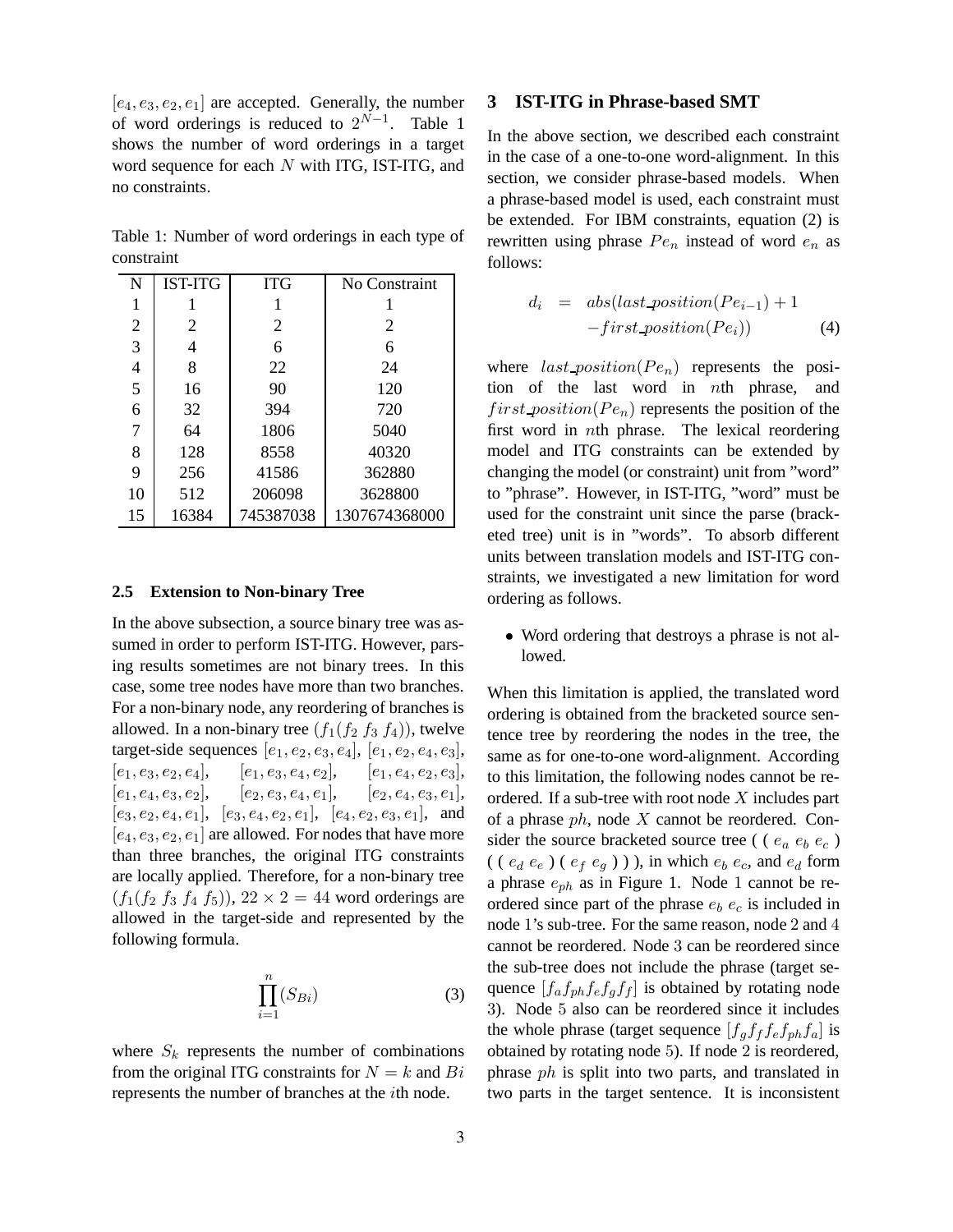with the condition that phrase-to-phrase alignment is one-to-one. As a result, only the target sequences  $[f_a f_{ph} f_e f_f f_g]$ ,  $[f_a f_{ph} f_e f_g f_f]$ ,  $[f_a f_f f_e f_{ph} f_a]$ , and  $[f_f f_g f_e f_{ph} f_a]$  are allowed. Here,  $f_{ph}$  represents an equivalent phrase in the translation for  $e_{ph}$ .



Figure 1: Example sentence tree with a phrase

### **4 Decoding with IST-ITG Constraints**

In this section, we describe a one-pass decoding algorithm that uses IST-ITG constraints in the decoder. The translation target sentence is sequentially generated from left (sentence head) to right (sentence tail). To introduce the IST-ITG constraints into a decoder, the target candidate must be checked whether it satisfies the IST-ITG constraints or not whenever a new phrase is selected to extend a target candidate.

To explain this checking algorithm, we categorized source sub-trees into four types **UNTRANS-LATED**, **TRANSLATED**, **TRANSLATING**, and **NG** (no good) as follows:

- If a sub-tree consists of only leaf word nodes, and all leaf words are not yet translated, this sub-tree is defined as **UNTRANSLATED**.
- If a sub-tree consists of only **UNTRANS-LATED** sub-trees, this sub-tree is also **UN-TRANSLATED**.
- If a sub-tree consists of only leaf word nodes, and all leaf words are already translated, this sub-tree is defined as **TRANSLATED**.
- If a sub-tree consists of only **TRANSLATED** sub-trees, this sub-tree is also **TRANSLATED**.
- If a sub-tree consists of only leaf word nodes with both translated and untranslated words, this sub-tree is defined as **TRANSLATING**.
- If a sub-tree consists of both **TRANSLATED** and **UNTRANSLATED** sub-trees, this subtree is **TRANSLATING**.
- If a sub-tree includes only one **TRANSLAT-ING** sub-tree and any number (including zero) of **TRANSLATED** and **UNTRANSLATED** sub-trees, this sub-tree is **TRANSLATING**.
- If a sub-tree includes more than one **TRANS-LATING** sub-tree, this sub-tree is **NG**.
- If a sub-tree includes **NG** sub-tree, this sub-tree is also **NG**.

If a translation candidate includes **TRANSLAT-ING** sub-tree t, t must become **TRANSLATED** before anything else can happen. Given sub-tree  $((ab)c)$ , a is translated, b and c are not yet translated. In this case,  $b$  must be translated before  $c$ . If  $c$  is translated before  $b$ , the target word order becomes ACB. This word order does not satisfy the IST-ITG constraints. For the same reason, a candidate that includes an NG sub-tree does not satisfy the IST-ITG constraints. The checking algorithm for IST-ITG constraints is as follows.

- 1. For old translation candidates, the smallest **TRANSLATING** sub-tree t and its untranslated part u are calculated.
- 2. When a new target phrase  $f_{ph}$  is generated, the source phrase  $e_{ph}$  and untranslated part  $u$  calculated in above step are compared. If  $e_{ph}$  does not include and is not included in  $u$ , the new candidate is rejected. For example, in Figure 1, only source word  $e_a$  is already translated. The smallest **TRANSLATING** sub-tree is 1 and its untranslated part  $u$  is  $[e_b e_c]$ . In this case, phrases containing  $[e_b]$ ,  $[e_c]$ , or  $[e_b e_c]$  are accepted since these are included in  $u$ . Phrases  $[e_b e_c e_d]$  or  $[e_b e_c e_d e_e]$  are also accepted since these include  $u$ .
- 3. If a new candidate includes **NG** sub-trees, this candidate is rejected.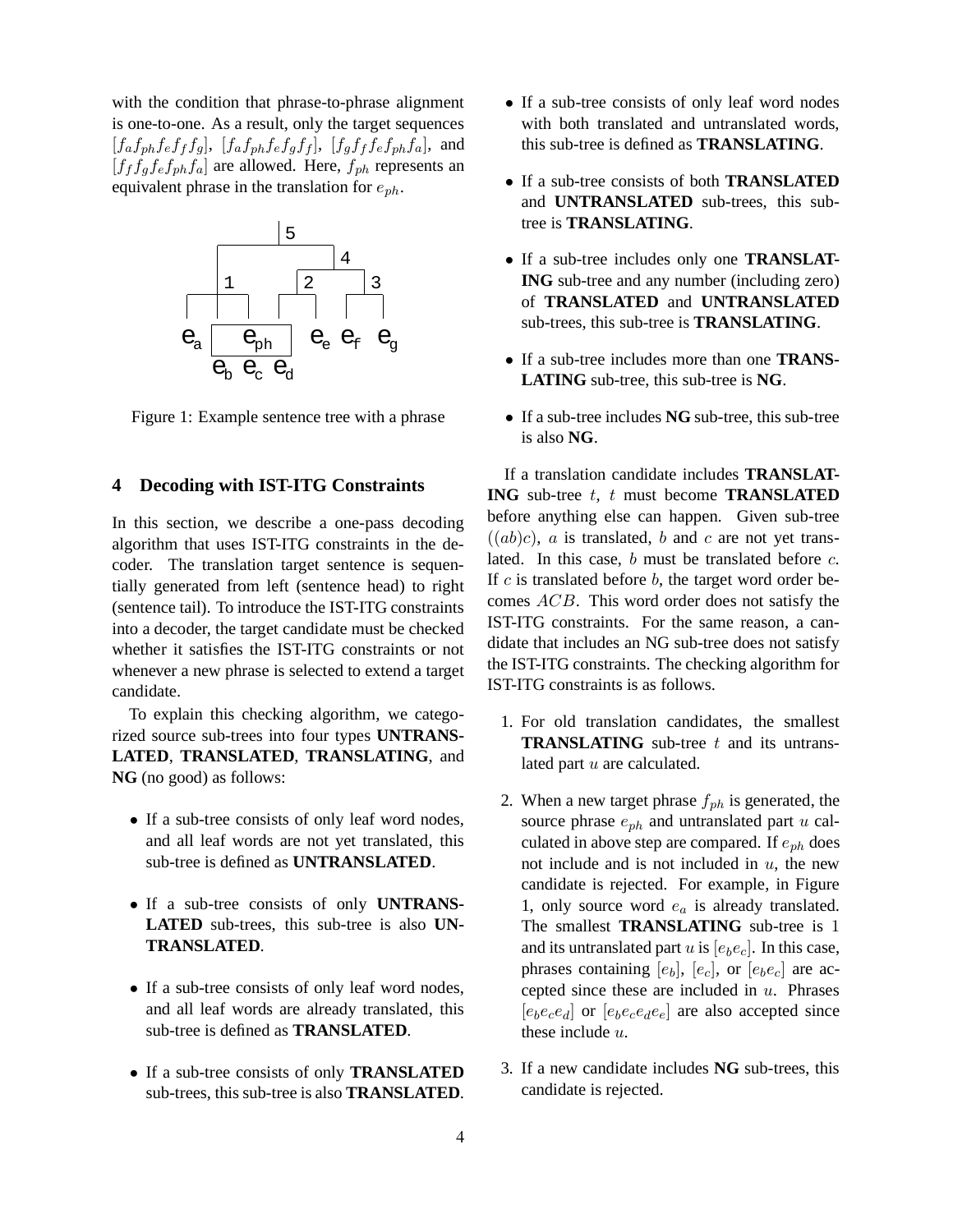## **5 Experiments**

## **5.1 Evaluation Measures**

We evaluated the proposed method using four evaluation measures, BLEU (Papineni et al., 2002), NIST (Doddington 2002), WER(word error rate), and PER(position independent word error rate). Before discussing the evaluation, the characteristics of each one are analyzed.

- BLEU: This evaluation measure takes into account middle range word order, but does not take into account global word order. When the translation result is  $[w_1, w_2, ..., w_{j-1}, X, w_{j+1}, ..., w_n]$  for reference translation  $[w_1, w_2, ..., w_n]$ , both WER and BLEU scores will be high. For a translation result  $[w_{i+1}, ..., w_n, X, w_1, w_2, ..., w_{i-1}],$ the BLEU score will be the same as the previous result since BLEU only takes into account 4grams. However, the WER score will be zero since global word positions are taken into account. Therefore, the effectiveness of the proposed method using BLEU is less than that of using WER.
- NIST: This evaluation measure only takes into account n-grams like BLEU. However, importance of higher order n-grams are less than BLEU. Therefore, the effectiveness of the proposed method using NIST will be less than that of using BLEU.
- WER: This evaluation measure takes into account not only local but also global word order, and is the most suitable for evaluating our method.
- PER: With this evaluation measure, we are almost incapable of considering word order. Therefore, our proposed method would seem to offer no improvement in this evaluation measure.

## **5.2 English and Japanese Patent Corpus Experiments**

First, we conducted experiments on English and Japanese patent translations. Details of the experimental corpus are shown in Table 2. This corpus is created by automatic sentence alignment (Uchiyama 2003). The first nine hundred sentence pairs with the best alignment scores were used as the evaluation data (single reference) and the next thousand sentence pairs were used as the development data. This corpus is a subset of the training corpus that will be used in the NTCIR-7 Workshop patent translation track.

Table 2: E-J patent corpus

|           | $#$ of sent. | Total words | # of entries |
|-----------|--------------|-------------|--------------|
| E/J Train | 1.8M         | 60M/64M     | 188K/118K    |
| $E/J$ Dev | 916          | 30K/32K     | 4,072/3,646  |
| E/J Eval  | 899          | 29K/32K     | 3,967/3,682  |

### **5.2.1 English-to-Japanese Translation**

The translation direction of the first experiment was English-to-Japanese (E-J). For phrase-based translation model training, we used the GIZA++ toolkit (Och et al., 2003). For language model training, the SRI language model tool kit (Stolcke 2002) was used. The language model type was word 5 gram smoothed by Kneser-Ney discounting (Kneser 1995). For tuning of decoder parameters, we conducted minimum error training (Och 2003) with respect to the BLEU score using 916 development sentence pairs. For extraction of source sentence tree structure, we used the Charniak parser (Charniak 2000). We used Chasen for segmentation of the Japanese. The numbers of entries in the language models were 0.1 M, 2.1 M, 4.3 M, 6.2 M, and 6.9 M for 1, 2, 3, 4, and 5grams respectively. The number of entries in the phrase-table was 76 M. For decoding, we used an in-house decoder that is a close relative to the Moses decoder. The performance of this decoder was configured to be the same as Moses. Another conditions are the same as the default conditions of Moses decoder.

In the previous work (Zens et al., 2003, 2004), an IBM constraints and an ITG constraints are compared. In these experiments, a lexical reordering model, the proposed IST-ITC, and combinations of these are added as comparison targets. The combination of constraints in these experiments is as follows.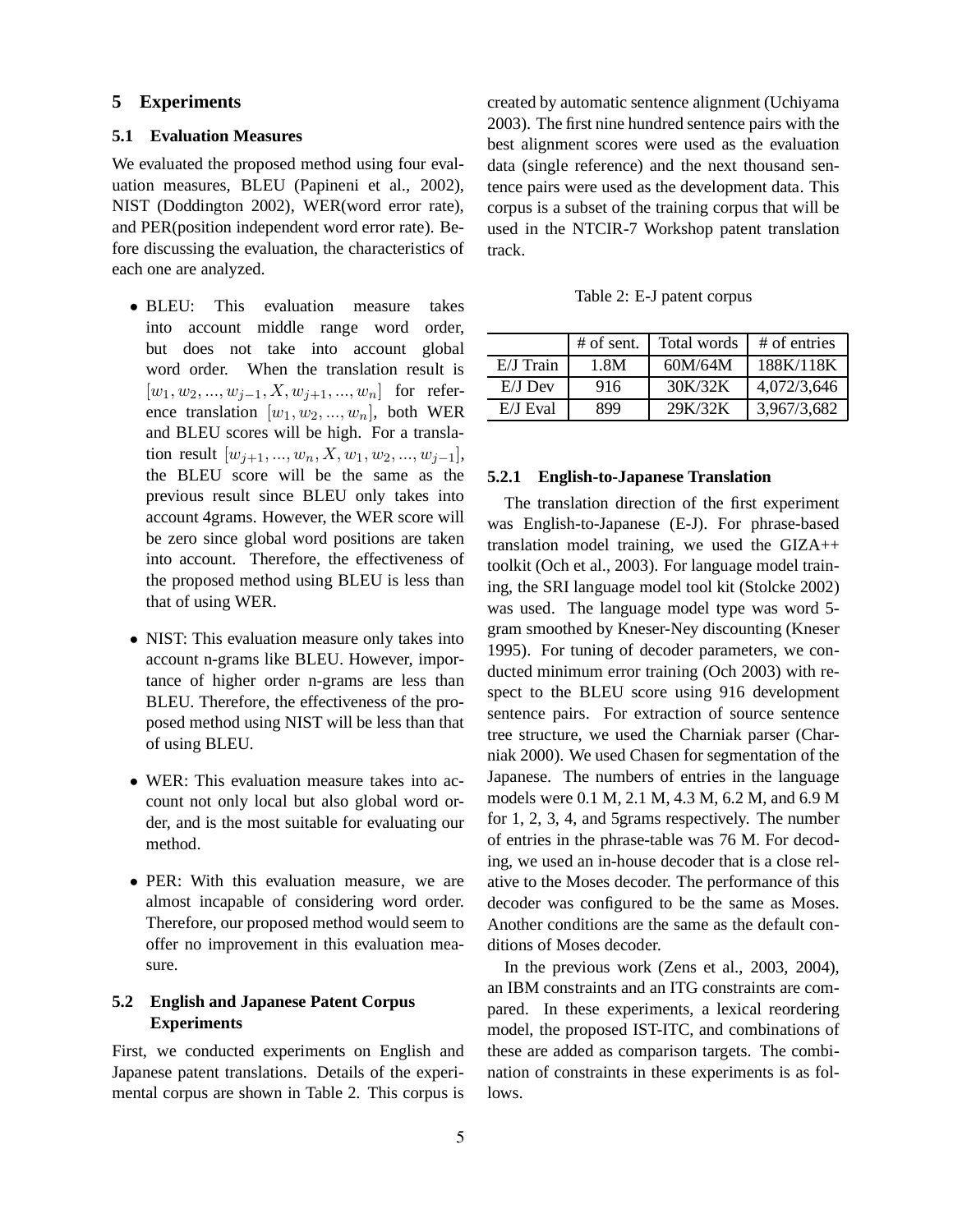- 1. Monotone: Monotone translation (no reordering).
- 2. No constraints: There were no constraints for word reordering. Any word order was allowed without penalty.
- 3. IBM: IBM constraints without distortion limit.
- 4. ITG: ITG constraints.
- 5. IBM+ITG: Both IBM and ITG constraints were used at the same time.
- 6. IBM+LR: Both IBM constraints and lexical reordering model.
- 7. IST: Only the proposed IST-ITC constraints.
- 8. IBM+IST: Both IBM and IST-ITC constraints.
- 9. IBM+LR+IST: IBM constraints, Lexical reordering model, and IST-ITG constraints were used at the same time.

Table 3 shows the following experimental results. In comparing the original ITG constraints (ITG) with the proposed IST-ITG (IST) method, the improvement in BLEU was 2.67 points, and in WER was 5.39%. WER had the largest improvement, next was BLEU. This particular improvement order was the same as in the previous subsection. The large improvement of WER helped us confirm the effectiveness of the proposed method for global word ordering. When IBM constraints were used at the same time (IBM+ITG and IBM+IST), the BLEU score improved by 1.57 points and WER improved by 4.63%. When the lexical reordering model was used at the same time (IBM+LR and IBM+LR+IST), BLEU improved by 1.03 points and WER improved by 5.12%. The lexical reordering model fixed phrase position for the monotone and swap categories, but did not fix phrase position for the discontinuous category. IST-ITG fixed phrase position for the discontinuous category, even though it did not assign a probability. Combinations of the lexical reordering model and IST-ITG resulted in a better WER than with both IBM+LR and IBM+IST since both position and probability could be assigned for the discontinuous category.

|               | <b>BLEU</b> | <b>NIST</b> | WER   | <b>PER</b> |
|---------------|-------------|-------------|-------|------------|
| Monotone      | 24.91       | 6.95        | 79.97 | 42.02      |
| No constraint | 26.83       | 7.19        | 81.10 | 39.52      |
| <b>IBM</b>    | 28.35       | 7.29        | 78.35 | 39.25      |
| ITG           | 27.59       | 7.26        | 80.29 | 39.15      |
| IBM+ITG       | 28.50       | 7.30        | 78.01 | 39.29      |
| $IBM+LR$      | 31.17       | 7.50        | 76.30 | 38.61      |
| <b>IST</b>    | 30.26       | 7.41        | 74.90 | 38.93      |
| IBM+IST       | 30.07       | 7.41        | 73.38 | 39.05      |
| $IBM+LR+IST$  | 32.20       | 7.61        | 71.18 | 38.15      |

Table 3: Evaluation results in E-J patent translation

## **5.2.2 Japanese-to-English Translation**

Next, we conducted J-E translation experiments using the same corpus. The numbers of entries in the language models were 0.2 M, 3.1 M, 4.1 M, 5.7 M, and 5.9 M for 1, 2, 3, 4, and 5grams The improvement. The number of entries in the phrasetable was 76 M. For parsing of Japanese, we used the dependency structure analyzer CaboCha. From the dependency structure, Japanese bracketed trees were generated. The combination of constraints in these experiments was the same as those of the E-J translation experiments.

Table 4 shows the translation results of sentence evaluation with the top five alignment scores. In comparing the original ITG constraints (ITG) with the proposed IST-ITG (IST), BLEU was improved by 1.21 points, and by in 3.81% in WER. The largest improvement was in WER, and BLEU had the next largest. This particular improvement order of these evaluation measures was the same as that of the E-J translation experiments. When IBM constraints were used at the same time (IBM+ITG and IBM+IST), there was no improvement in BLEU, but WER improved by 3.89%. When the lexical reordering model was used at the same time (IBM+LR and IBM+LR+IST), there was also no improvement in BLEU, but WER improved by 4.47%. One possible reason for the small (or no) improvement in BLEU is the lower parsing accuracy of Japanese compared with that of the English. However, better the WER figure indicates that using IST-ITC constraints leads to better word order. In the Appendix, differences in the translation results for the first five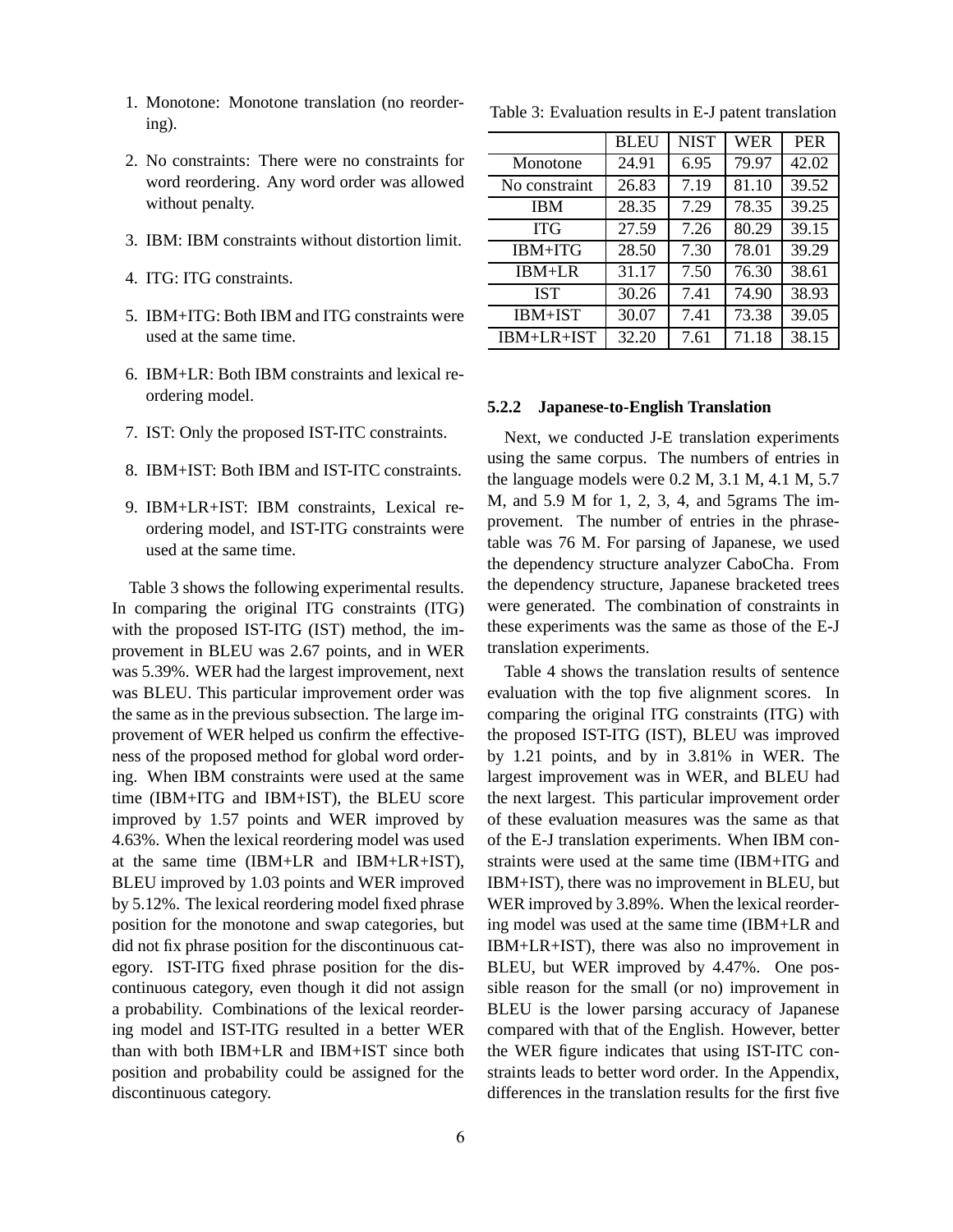evaluation sentences between IBM+LR (Baseline:) and IBM+LR+IST (Proposed:) are shown.

|                | <b>BLEU</b> | <b>NIST</b> | <b>WER</b> | <b>PER</b> |
|----------------|-------------|-------------|------------|------------|
| Monotone       | 26.29       | 7.25        | 76.42      | 40.85      |
| No constraint  | 26.20       | 7.18        | 81.41      | 40.76      |
| <b>IBM</b>     | 27.87       | 7.34        | 78.16      | 39.94      |
| <b>ITG</b>     | 27.01       | 7.24        | 80.43      | 40.50      |
| IBM+ITG        | 28.16       | 7.35        | 78.04      | 40.07      |
| $IBM+LR$       | 29.93       | 7.54        | 77.27      | 39.12      |
| <b>IST</b>     | 28.32       | 7.31        | 76.62      | 40.67      |
| <b>IBM+IST</b> | 28.14       | 7.32        | 74.13      | 40.40      |
| IBM+LR+IST     | 29.77       | 7.50        | 72.80      | 39.73      |

Table 4: Evaluation results in J-E patent translation

## **5.3 NIST MT08 English-to-Chinese Translation Experiments**

Next, we conducted English-to-Chinese (E-C) newspaper translation experiments for different language pairs. The training and evaluation corpora were used in the NIST MT08 evaluation campaign English-to-Chinese translation track. For the translation model training, we used 6.2M bilingual sentences. For the language model training, we used 20.1M sentences. A development set with 1,664 sentences was used as evaluation data in the Chinese-to-English translation track in the NIST MT07 evaluation campaign. A single reference was used in the development set. The evaluation set with 1,859 sentences is the same as MT08's evaluation data, with 4 references. Model training and decoding conditions were the same as those in the E-J experiments. In both baseline and proposed condition, IBM constraints and lexical reordering model were used at the same time. Therefore, the baseline conditions correspond to the IBM+LR condition in the J-E experiments, the proposed conditions correspond to the IBM+LR+IST in the J-E experiments.

The evaluation unit was both the Chinese character and word as defined by the PKU corpus. As in the E-J experiments, the improvements in WER and CER (character error rate) were large. The improvements in WER, CER, word BLEU, and character BLEU were 5.3% (from 75.0% to 69.7%), 6.2% (from 74.1% to 67.9%), 2.2-points (from 21.0 to

23.2), and 1.8-points (from 35.2 to 37.0) respectively. We again demonstrated that the proposed method is effective (especially in WER) for multiple language pairs.

## **6 Conclusion**

We proposed new word reordering constraints for PBSMT using source tree structure. The proposed IST-ITG constraints are extensions of the ITG constraints. In ITG constraints, the instance of the source-side tree is not taken into account. On the other hand, in IST-ITG constraints, the tree that is obtained by source sentence parsing is imposed on the decoding process. Therefore, IST-ITG constraints are stronger than those of the original ITG. For example, for four-word source sentences, IST-ITG constraints allow eight word orderings in a target sentence compared with twenty-two orderings under the original ITG constraints. IST-ITG constraints can be applied to a common decoder to determine a target sentence from one-pass without rescoring. In our E-J patent translation experiments, the proposed method resulted in a 2.7-point improvement in BLEU and a 5.7% improvement in WER compared with those of the original ITG constraints. In this paper we have argued the WER is the most appropriate measure to gauge the effectiveness of our approach since it gives importance to the global word order. Our approach gave rise to considerable gains in term of WER in all of our experiments, indicating that a respectable improvement in global word order was achieved. The improvement could clearly be seen from visual inspection of the output, a few examples of which are presented in the following Appendix.

## **A Samples from the Translation of Japanese Patent into English**

## **A.1 Sentence 1**

*Source: そ*して、ロータ16とステータ15との !#"\$&%'#()-\*+ ,-. /01\*+ , ギーに変換されて制動トルクを発生する。

*Reference:* and, the kinetic energy of the liquid filled between the rotor 16 and stator 15 is converted into thermal energy to thereby produce a brake torque. *Baseline:* then, the rotor 16 and the kinetic energy is converted to thermal energy braking torque is gener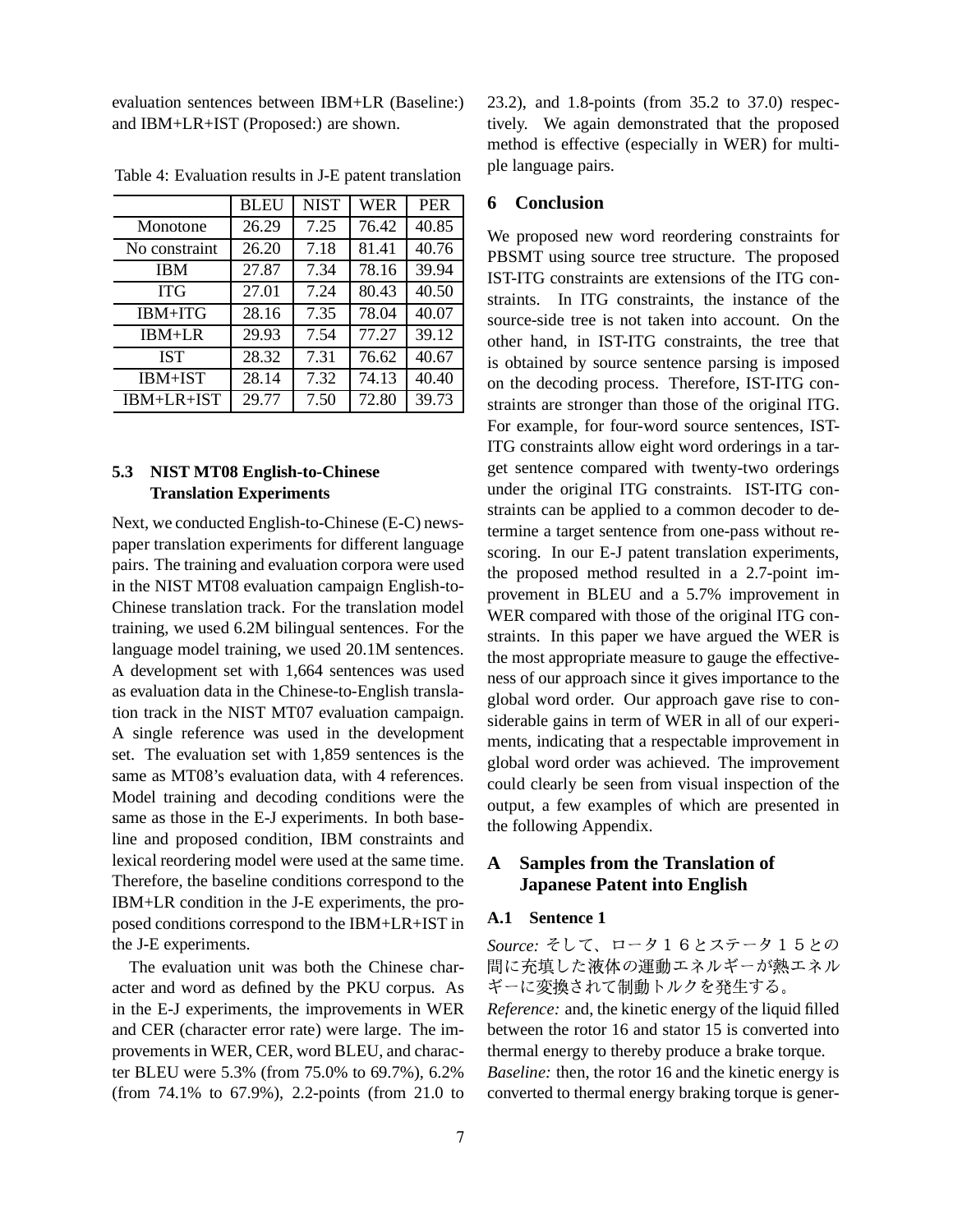ated between the liquid filled in the stator 15.

*Proposed:* then, the rotor 16 and between the stator 15, the liquid filling the kinetic energy is converted to thermal energy braking torque is generated.

## **A.2 Sentence 2**

*Source:* 7はシ-ル材であり、後述の加工ガス9 <sup>wasnin</sup> のシールと移動ホルダ3のガイドを兼ねたもので - Tilliniary proce ある。

*Reference:* a sealant 7, which serves as a seal for cutting gas 9, also serves as a guide for the moving holder 3.

*Baseline:* the seal and movement of the holder 3 also serves as a guide for the seal member 7 is a work gas 9.

*Proposed:* 7 denotes a seal material, which also serves as a guide for the working gas 9 described later seal and movement of the holder 3.

## **A.3 Sentence 3**

*Source:* 次に、車両前方の交差点の信号機が赤で <sub>nortion of the</sub> あり、運転者は信号機が赤であることを認知して A A SECOND RESERVED ON A SECOND RESERVED ON A SECOND PROPERTY OF A SECOND PROPERTY OF A SECOND PROPERTY OF A SECOND PROPERTY OF A SECOND PROPERTY OF A SECOND PROPERTY OF A SECOND PROPERTY OF A SECOND PROPERTY OF A SECOND P . In the set of the set of  $\mathbb{R}^n$  is the set of the set of  $\mathbb{R}^n$  . In the set of  $\mathbb{R}^n$ る。

*Reference:* suppose that the red signal light of a traffic signal installed at a crossing situated ahead is on, the driver has recognized the red signal light, and the driver 's foot is about to shift from the accelerator pedal to the brake pedal to stop the vehicle.

*Baseline:* next , the tread brake by the driver, the accelerator to be stopped from the traffic of recognizing traffic signals is " red " and the intersection ahead of the vehicle is red, it is described as an example.

*Proposed:* next, a case will be exemplified below so as to tread brakes from the accelerator to be stopped, and of recognizing traffic signals of red, the driver is " red " and is traffic light ahead of the vehicle.

## **A.4 Sentence 4**

Source: さらに、被塗装物の表面を予め洗浄し、 塗膜が付着しやすいように前処理、乾燥等の工程 を必要とし、経済的でない。

*Reference:* in addition, this method is not economical because it requires special steps such as prewashing of the substrate surface, pre-treatments for providing the substrate with adherability to a coating, a drying step and the like.

*Baseline:* further, the coating film is apt to be deposited on the surface of the object to be coated by washing and drying process is required, and the preliminary process advance not economical.

*Proposed:* further, to clean the surface of the object to be coated beforehand so as to facilitate the adhesion of the coating film preprocessing and drying process is required, and not economical.

## **A.5 Sentence 5**

*Source:* 4は送油路を示し、本体1の中空部をもっ て構成してある。

*Reference:* an oil passage 4 is formed as a hollow portion in the main body 1.

*Baseline:* 4 is a hollow portion of the body 1 with an oil supply passage is shown.

*Proposed:* 4 is an oil supply passage, with a hollow portion of the main body 1.